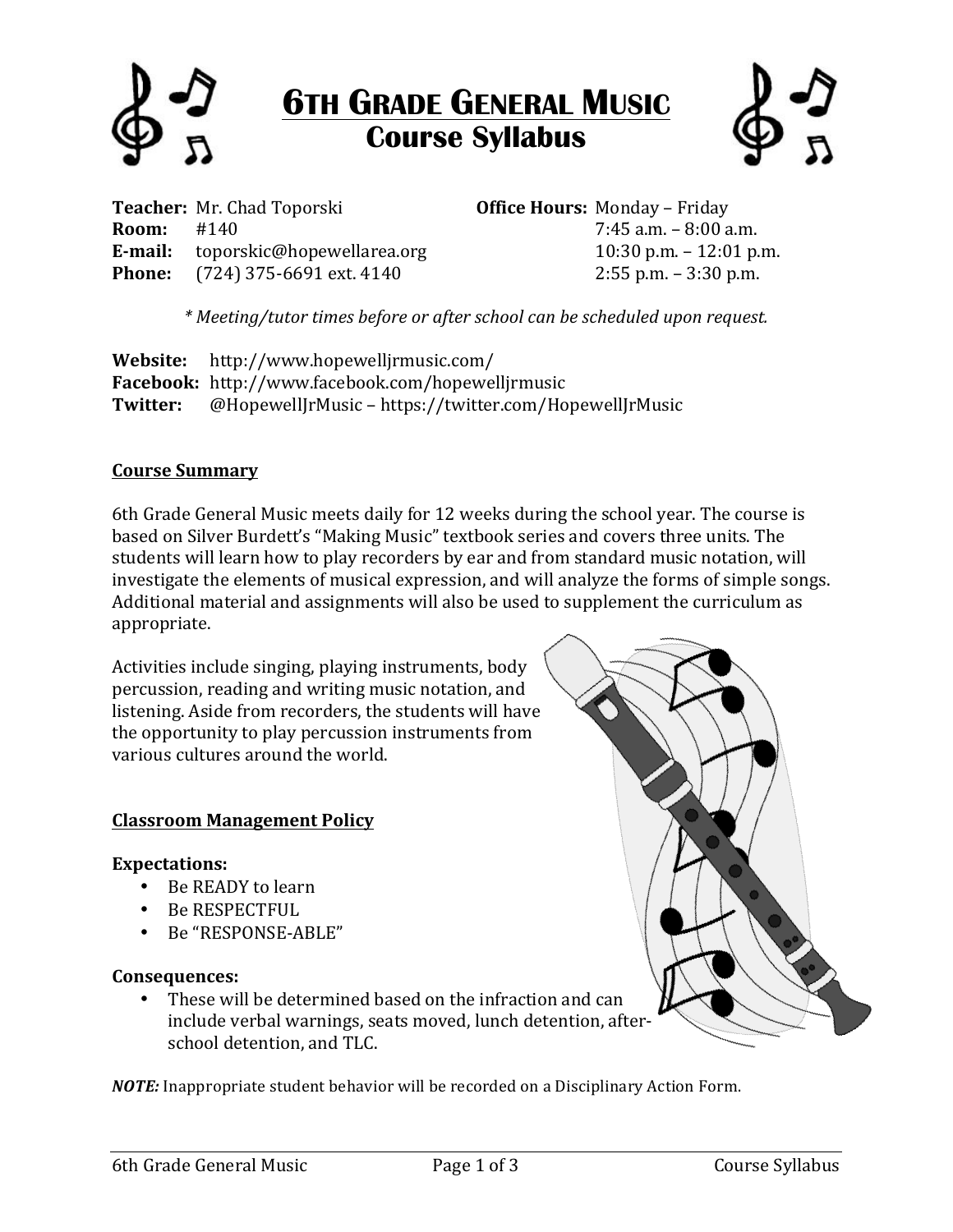## **Assessments and Grading**

• Ouiz Series – 5 pts. each

*Reading and writing music quizzes will be given in a series based on sequential learning. Students must completely pass one set of quizzes before they may move on to the"next"set."Failed"quizzes"(3"or"fewer"earned"points) must"be"retaken"until"passed." Progress will be kept in the students' music workbook.* 

- Listening Journals 5 pts. each About once a week, students will be asked to listen critically to a piece of music. They will record their thoughts and answers to specific questions in a "journal" that will be accumulated throughout the course. Each journal entry will be graded on *completeness"and"effort.*
- Compositions  $-10$  pts. each As part of a complete music education experience, students will be asked to write their *own"musical"compositions"using"improvisation"and"standard"music"notation."Points"* earned will be based on a rubric for meeting specified criteria, not the creativity of *their"work.*
- Recorder Playing Tests 10 pts. each *Throughout the course, students will be graded on three recorder playing tests that* will require the students to read and play music using standard notation. The test is *given"in"a"Pass/Fail"manner"based"on"a"predetermined"rubric,"so"students"will"receive"* a full 10 points for a given test once they have passed it. Failed tests will be retaken *until the student passes it.*

# **Extra Credit**

Extra credit and bonus questions will be offered sparingly throughout the course. These extra points will be used to challenge students beyond the required curriculum and will only have a minor effect on grades. They might also be used to demonstrate competence in a course objective in lieu of traditional methods.

Extra credit will NOT be given for good behavior or for compliance with tasks expected of every student. Students should utilize extra credit opportunities whenever they present themselves, as each one will have a deadline for completion.

## **Missed Assignments**

When students are absent for class, they are responsible for approaching the teacher to discuss making up assignments or tests. They will be allotted the same amount of time to complete the make-up work as they would normally have. Late penalties beyond that time will apply.